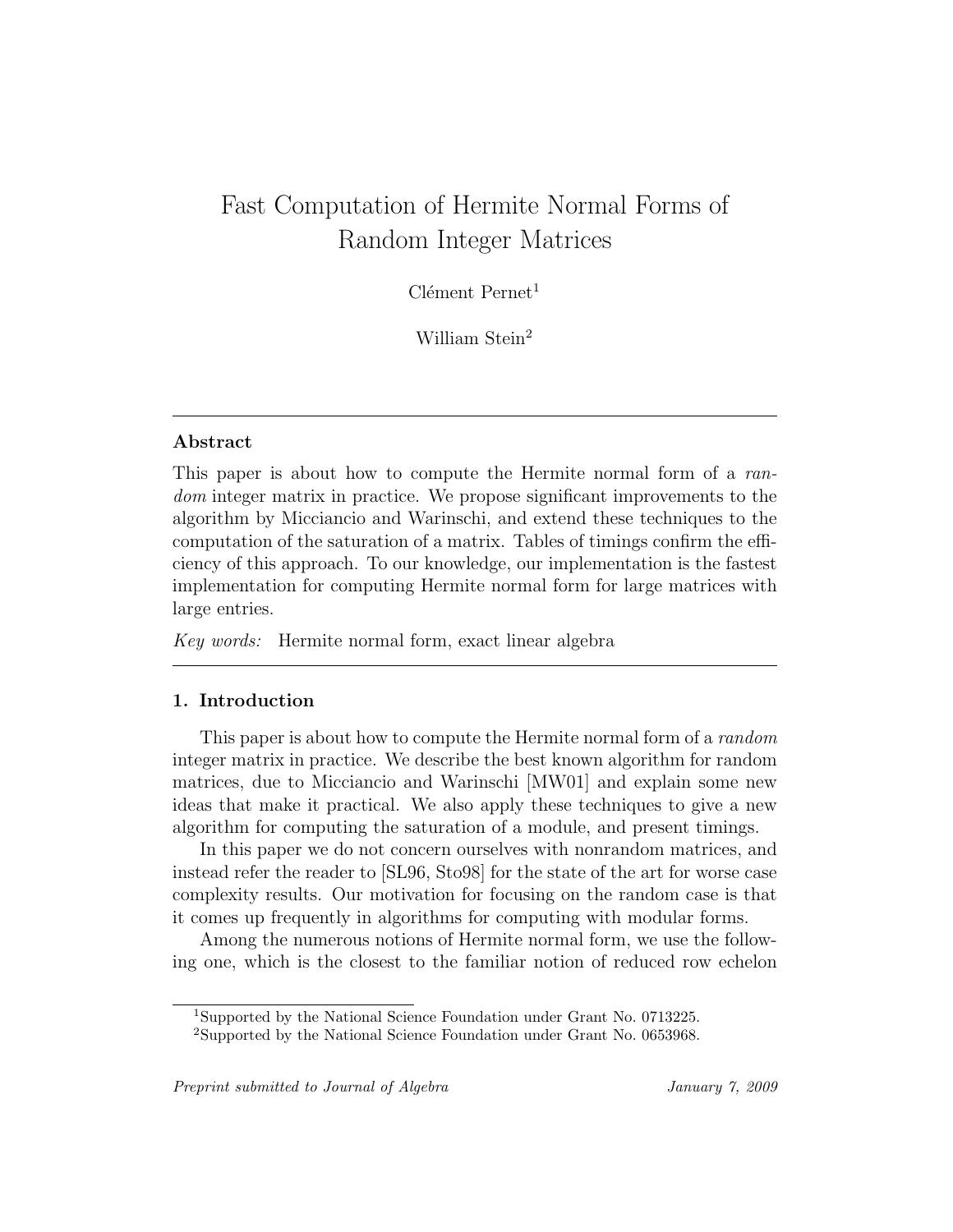form.

is

**Definition 1.1** (Hermite Normal Form). For any  $n \times m$  integer matrix A the *Hermite normal form* (HNF) of A is the unique matrix  $H = (h_{i,j})$  such that there is a unimodular  $n \times n$  matrix U with  $UA = H$ , and such that H satisfies the following two conditions:

- there exist a sequence of integers  $j_1 < \cdots < j_n$  such that for all  $0 \leq$  $i \leq n$  we have  $h_{i,j} = 0$  for all  $j < j_i$  (row echelon structure)
- for  $0 \leq k \leq i \leq n$  we have  $0 \leq h_{k,j_i} < h_{i,j_i}$  (the pivot element is the greatest along its column and the coefficient above are nonnegative).

Thus the Hermite normal form is a generalization over  $\mathbb Z$  of the reduced row echelon form of a matrix over Q. Just as computation of echelon forms is a building block for many algorithms for computing with vector spaces, Hermite normal form is a building block for algorithms for computing with modules over  $\mathbb Z$  (see, e.g., [Coh93, Ch. 2]).

Example 1.2. The HNF of the matrix

$$
A = \begin{pmatrix} -5 & 8 & -3 & -9 & 5 & 5 \\ -2 & 8 & -2 & -2 & 8 & 5 \\ 7 & -5 & -8 & 4 & 3 & -4 \\ 1 & -1 & 6 & 0 & 8 & -3 \end{pmatrix}
$$

$$
H = \begin{pmatrix} 1 & 0 & 3 & 237 & -299 & 90 \\ 0 & 1 & 1 & 103 & -130 & 40 \\ 0 & 0 & 4 & 352 & -450 & 135 \\ 0 & 0 & 0 & 486 & -627 & 188 \end{pmatrix}.
$$

Notice how the entries in the answer are quite large compared to the input.

Heuristic observations: For a random  $n \times m$  matrix A with  $n \leq m$ , the number of digits of each entry of the rightmost  $m - n + 1$  columns of H are similar in size to the determinant of the left  $n \times n$  submatrix of A. For example, a random  $250 \times 250$  matrix with entries in  $[-2^{32}, 2^{32}]$  has HNF with entries in the last column all having about 2590 digits and determinant with about 2590 digits, but all other entries are likely to be very small (e.g., a single digit).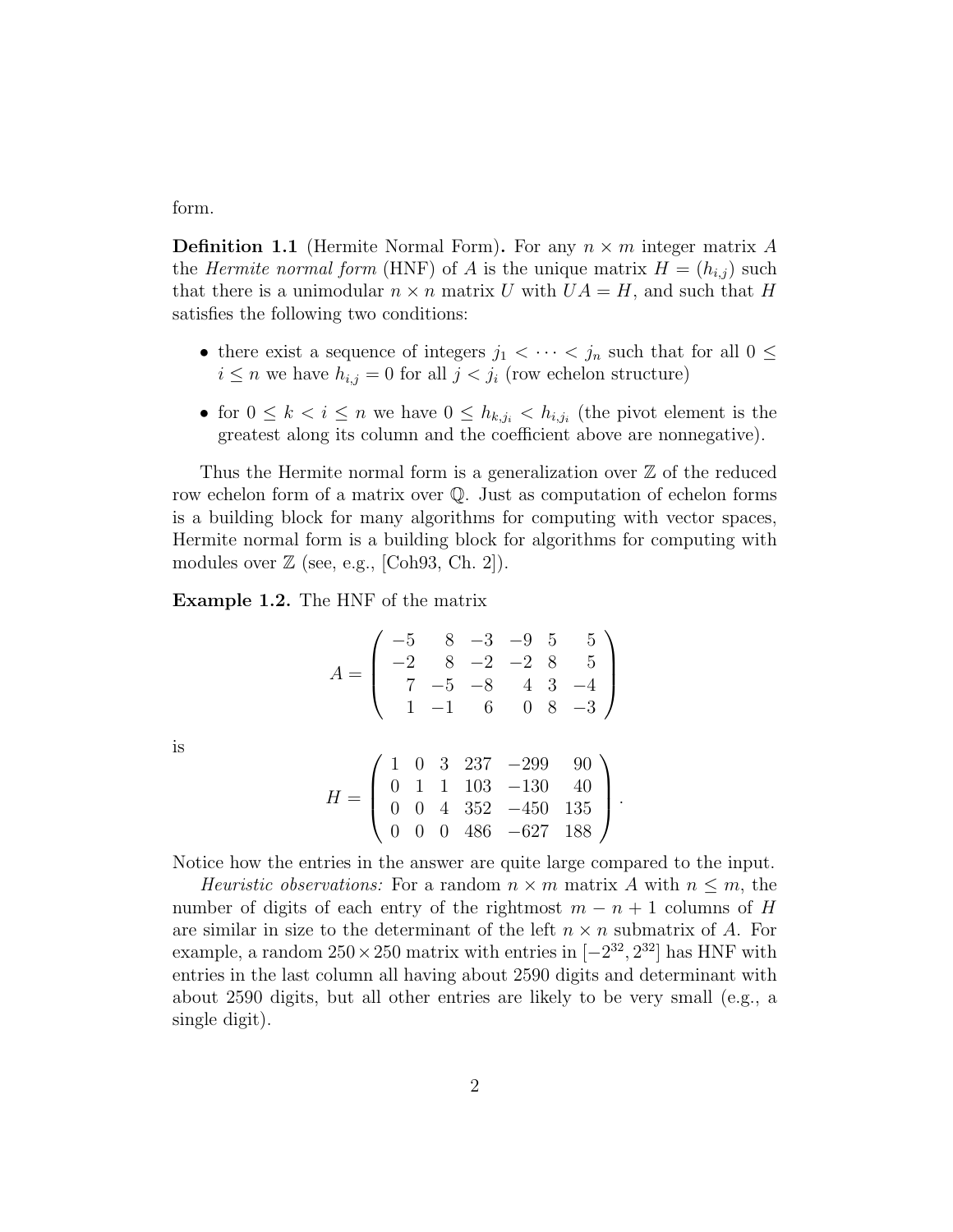There are numerous algorithms for the computing HNF's, including [KB79, DKLET87, Bra89, MW01]. We describe an algorithm that is based on the heuristically fast algorithm by Micciancio and Warinschi [MW01], updated with several practical improvements. Our implementation is currently asymptotically the fastest available (see Section 9).

In the rest of this paper, we mainly address computation of the HNF of a square nonsingular matrix A. We also briefly explain how to reduce the general case to the square case, discuss computation of saturation, and give timings. We give an outline of the algorithm in Section 2 and present more details in Sections 3, 5 and 6. The cases of more rows than columns and more columns than rows is discussed in the Section 7. In Section 9, we sketch the main features of our implementation in Sage, and compare the computation time for various class of matrices.

Acknowledgement: We thank Allan Steel for providing us with notes from a talk he gave on his implementation of [MW01]. Steel's implementation was much faster than any other system available (e.g., Pari, NTL, Mathematica, Maple, and GAP), which was the motivation for this paper. The extent to which our algorithm is similar to Steel's is unclear, because Steel's algorithm has not been published and Magma is closed source. We would also like to thank Burcin Erocal for implementing mod n computation of Hermite form in Sage, Robert Bradshaw for help benchmarking our implementation, Arne Storjohann for helpful conversations about the non-random case, and Andrew Crites and Michael Goff for their final student project on computing HNF's.

#### 2. Outline of the algorithm when A is square

For the rest of this section, let  $A = (a_{i,j})_{i,j=0,\dots,n-1}$  be an  $n \times n$  matrix with integer entries. There are two key ideas behind the algorithm of [MW01] for computing the HNF of A.

- 1. Every entry in the HNF  $H$  of a square matrix  $A$  is at most the absolute value of the determinant  $\det(A)$ , so one can compute H be working modulo the determinant of  $H$ . This idea was first introduced and developed in [DKLET87].
- 2. The determinant of A may of course still be extremely large. Micciancio and Warinschi's clever idea is to instead compute the Hermite form  $H'$ of a small-determinant matrix constructed from A using the Euclidean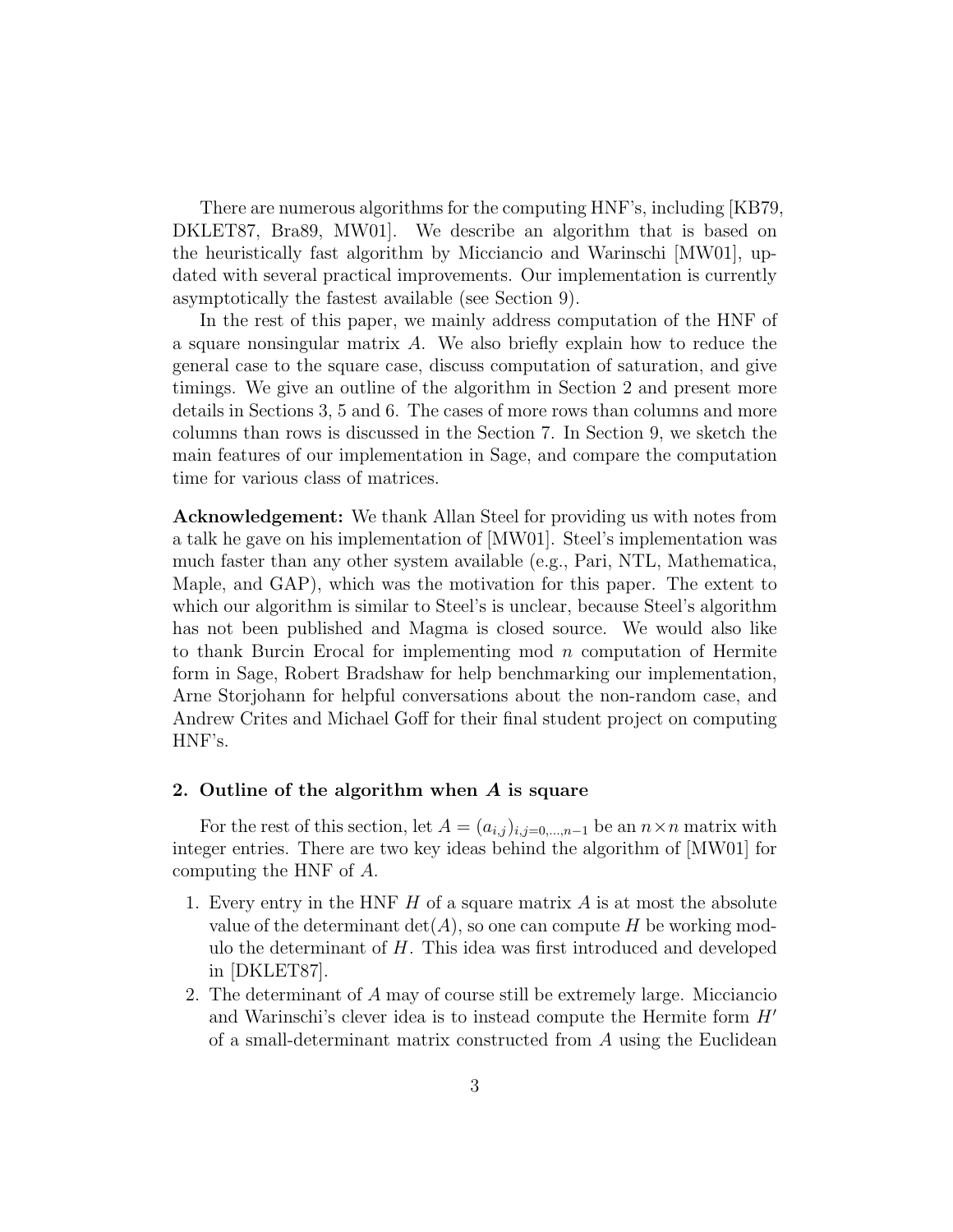algorithm and properties of determinants. Then we recover  $H$  from  $H'$ via three update steps.

We now explain the second key idea in more detail. Consider the following block decomposition of A:

$$
A = \begin{bmatrix} B & b \\ c^T & a_{n-1,n} \\ d^T & a_{n,n} \end{bmatrix},
$$

where B is the upper left  $(n-2) \times (n-1)$  submatrix of A, and b, c, d are column vectors. Let  $d_1 = \det \left( \begin{bmatrix} B \\ c^T \end{bmatrix} \right)$  and  $d_2 = \det \left( \begin{bmatrix} B \\ d^T \end{bmatrix} \right)$ . Use the extended Euclidean algorithm to find integers s, t such that

$$
g = sd_1 + td_2,
$$

where  $g = \gcd(d_1, d_2)$ .

Since the determinant is linear in row operations, we have

$$
\det\left(\begin{bmatrix} B \\ sc^T + td^T \end{bmatrix}\right) = g \tag{2.1}
$$

For random matrices,  $g$  is likely to be very small. Figure 2.1 illustrates the distribution of such gcd's, on a set of 500 random integer matrices of dimension 100 with 100-bit coefficients.

Algorithm 1 (on page 5) is essentially the algorithm of Micciancio and Warinschi. Our main improvement over their work is to greatly optimize Steps 3, 4 and 8. Step 8 is performed by a procedure they call AddColumn (see Algorithm 3 in Section 5 below), and steps 9 and 10 by a procedure they call AddRow (see Algorithm 4 in Section 6 below).

#### 3. Double determinant computation

There are many algorithms for computing the determinant of an integer matrix A. One algorithm involves computing the Hadamard bound on  $\det(A)$ , then computing the determinant modulo p for sufficiently many p using an (asymptotically fast) Gaussian elimination algorithm, and finally using a Chinese remainder theorem reconstruction. This algorithm has bit complexity

$$
\mathcal{O}\left(n^4(\log n + \log ||A||) + n^3\log^2 ||A||\right),\,
$$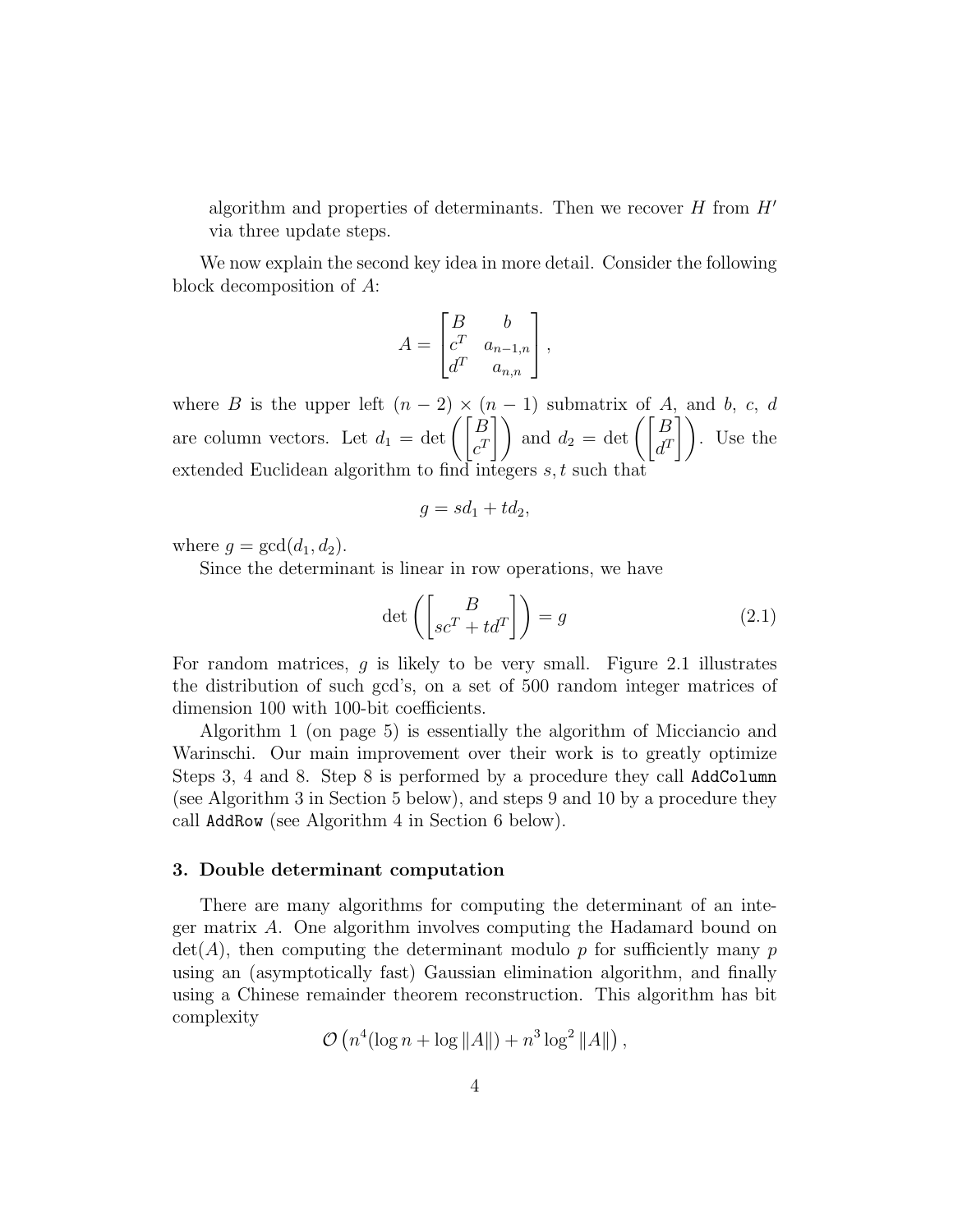Algorithm 1: Hermite Normal Form [MW01]

**Data:** A: an  $n \times n$  nonsingular matrix over  $\mathbb{Z}$ Result: H: the Hermite normal form of A <sup>1</sup> begin Write  $A =$  $\sqrt{ }$  $\overline{1}$ B b  $c^T \quad a_{n-1,n}$  $d^T \quad a_{n,n}$ 1  $\overline{ }$ 2 Compute  $d_1 = \det \left( \begin{bmatrix} B \\ c^T \end{bmatrix} \right)$  $\bigwedge$ 3 Compute  $d_2 = \det \left( \begin{bmatrix} B \\ d^T \end{bmatrix} \right)$  $\bigwedge$ 4 5 Compute the extended gcd of  $d_1$  and  $d_2$ :  $g = sd_1 + td_2$ Let  $C =$  $\begin{bmatrix} B \end{bmatrix}$  $sc^T + td^T$ 1 6 7 Compute  $H_1$ , the Hermite normal form of C, by working modulo g as explained in Section 4 below. (NOTE: In the unlikely case that  $g = 0$  or g is large, we compute  $H_1$  using any HNF algorithm applied to  $C$ , e.g., by recursively applying the main algorithm of this paper to  $C.$ ) 8 Obtain from  $H_1$  the Hermite form  $H_2$  of  $\begin{bmatrix} B & b \end{bmatrix}$  $\begin{array}{cc} B & b \\ sc^T + td^T & sa_{n-1,n} + ta_{n,n} \end{array}$ Obtain from  $H_2$  the hermite form  $H_3$  of  $\begin{bmatrix} B & b \ c & c \end{bmatrix}$  $\begin{bmatrix} B & b \ c^T & a_{n-1,n} \end{bmatrix}$ 9 Obtain from  $H_3$  the Hermite form  $H$  of  $\sqrt{ }$  $\vert$  $B \qquad b$  $c^T \quad a_{n-1,n}$  $d^T \quad a_{n,n}$ 1  $\overline{1}$ 10 <sup>11</sup> end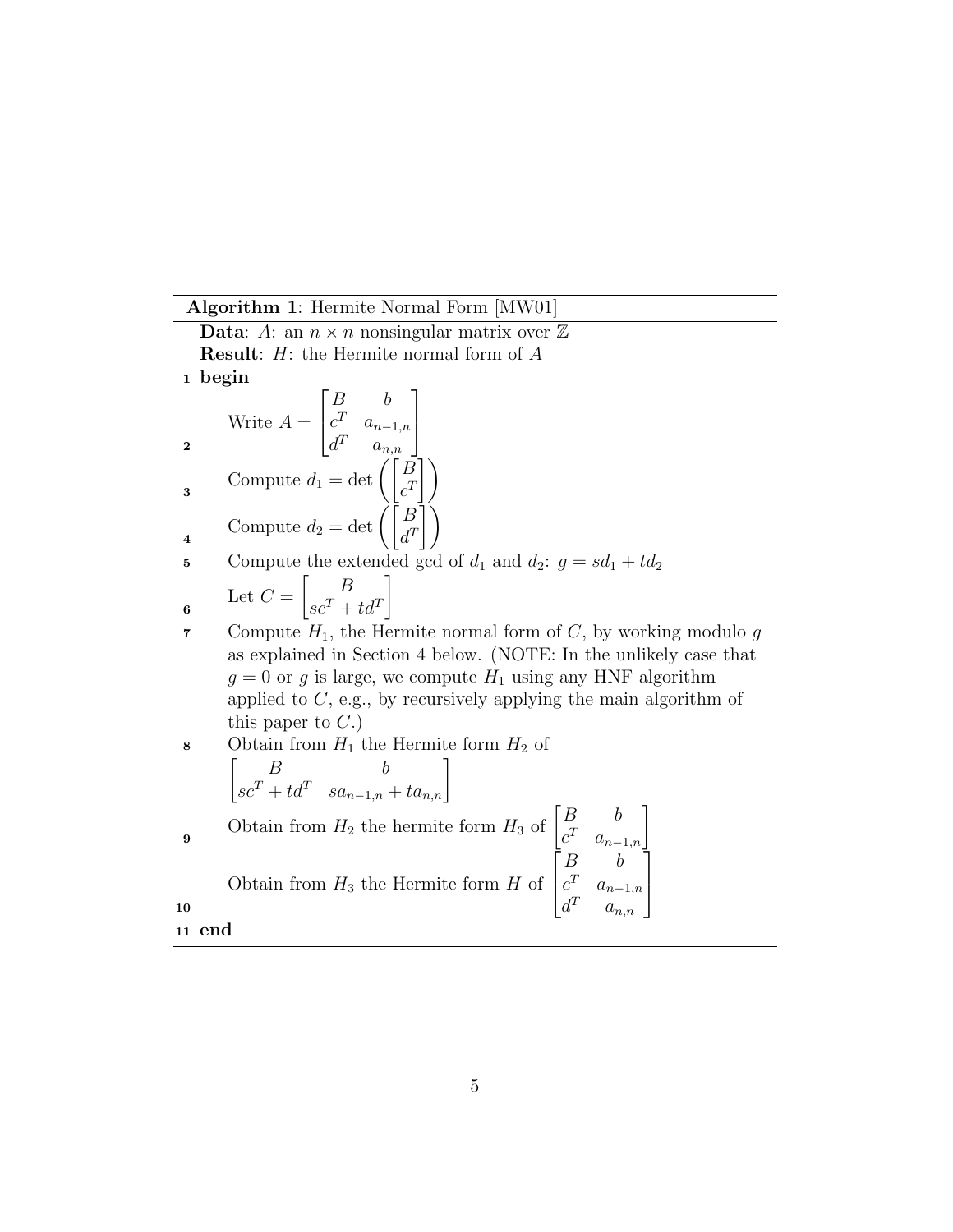

Figure 2.1: Distribution of the determinants in  $(2.1)$ , for 500 random matrices with  $n = 100$ and entries uniformly chosen to satisfy  $\log_2 ||A|| = 100$ . Only 9 elements had a determinant larger than 200, and the largest one was 6816.

or  $\mathcal{O}(n^{\omega+1}(\log n + \log ||A||))$  with fast matrix arithmetic (see [GG99, Ch 5]).

Abbott, Bronstein and Mulders [ABM99] propose another determinant algorithm based on solving  $Ax = v$  for a random integer vector v using an iterative *p*-adic solving algorithm (e.g., [Dix82, MC79]). In particular, by Cramer's rule the greatest common divisor of the denominators of the entries of x is a divisor d of  $D = det(A)$ . The unknown integer  $D/d$  can be recovered by computing it modulo  $p$  for several primes and using the Chinese remainder theorem; usually  $D/d$  is very small, so this is fast. This approach has a similar worst case bit complexity:  $\mathcal{O}(n^4 + n^3(\log n + \log ||A||)^2)$  but a better average case complexity of  $\mathcal{O}(n^3(\log^2 n + \log ||A||)^2)$ .

The computation time can also be improved by allowing early termination in the Chinese remainder algorithm: once a reconstruction stabilizes modulo several primes, the result is likely to remain the same with a certified probability, and one can avoid the remaining modular computations.

Further details on practical implementations for computing determinants of integer matrices can be found in [DU06].

Storjohann [Sto05] obtains the best known bit complexity for computing determinants using a Las Vegas algorithm. He obtains a complexity of  $\mathcal{O}(\mathbb{n}^{\omega} \log ||A||)$ , where  $\omega$  is the exponent for matrix multiplication. However,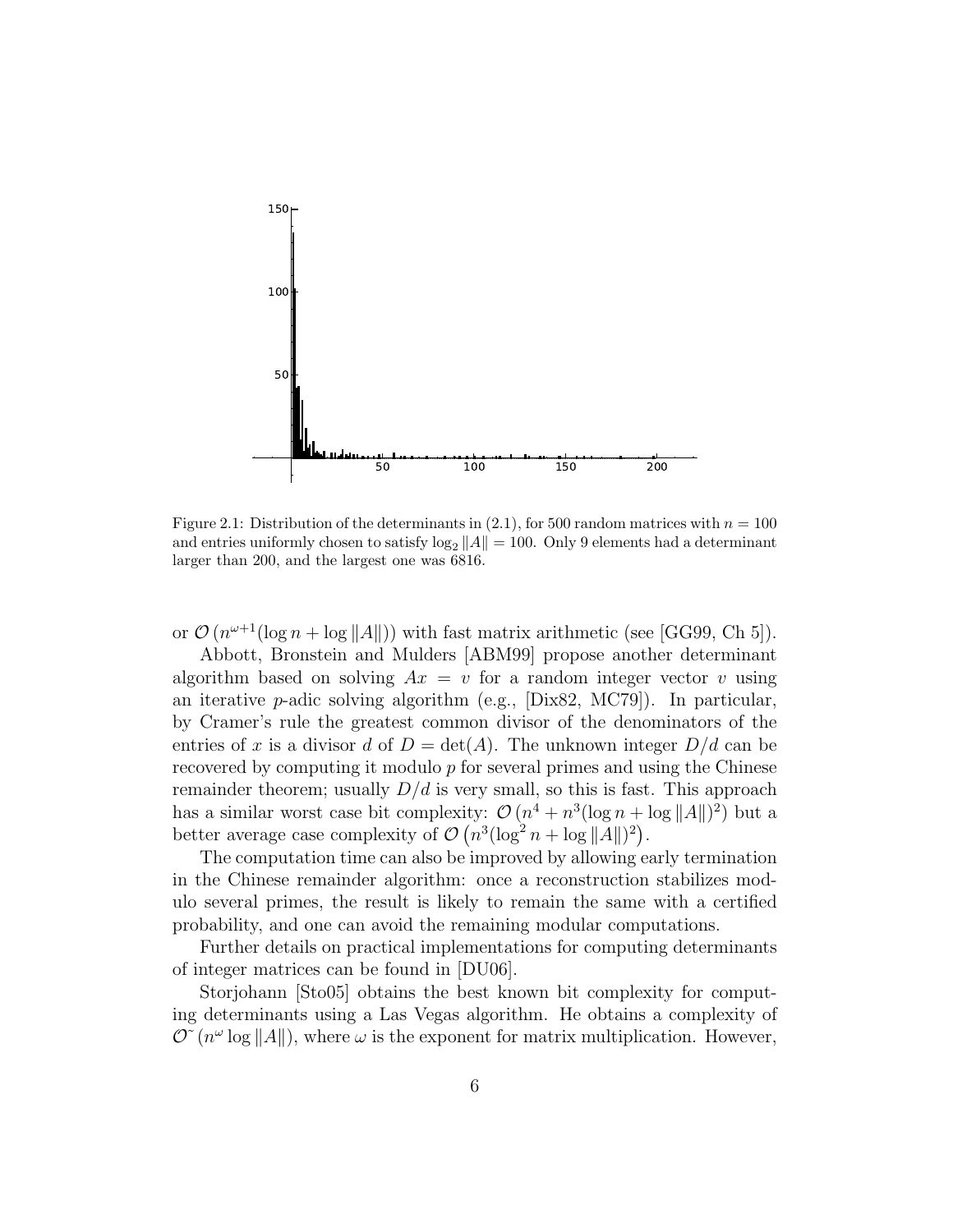no implementation of this algorithm is known that is better in practice than the p-adic lifting based method for practical problem sizes. Consequently, we based our implementation on this latter algorithm by [ABM99]. See Table 9.2 for a table of timings that compares our determinant implementation to that in Magma and some other systems.

The computation of the two determinants (Steps 3 and 4) therefore involves the solving of two systems, with very similar matrices. We reduce it to only one system solution in the generic case using the following lemma. Since this is a bottleneck in the algorithm, this factor of two savings is huge in practice.

**Lemma 3.1.** Let A be an  $n \times (n-1)$  matrix and c and d column vectors of degree n, and assume that the augmented matrices  $[A|c]$  and  $[A|d]$  are both invertible. Let  $x = (x_i)$  be the solution of  $[A]c]x = d$ . If  $x_n \neq 0$ , then the solution  $y = (y_i)$  to  $[A|d]y = c$  is

$$
y = \left(-\frac{x_1}{x_n}, -\frac{x_2}{x_n}, \dots, -\frac{x_{n-1}}{x_n}, \frac{1}{x_n}\right).
$$

*Proof.* Write  $a_i$  for the *i*th column of A. The equation  $[A|c]x = d$  is thus  $\left(\sum_{i=1}^{n-1} a_i x_i\right) + c x_n = d$ , so  $\left(\sum_{i=1}^{n-1} a_i x_i\right) - d = -x_n c$ . Dividing both sides by  $-x_n$  yields  $\left(\sum_{i=1}^{n-1}\left(-\frac{x_i}{x_n}\right)\right)$  $\bar{x}_n$  $\bigg(a_i\bigg) + \frac{1}{x_i}$  $\frac{1}{x_n}d = c$ , which proves the lemma.

Example 3.2. Let  $A =$  $\sqrt{ }$  $\overline{1}$ 1 2 −4 3 2  $-5$ 1  $, c = (-1, 3, 5)^T, \text{ and } d = (2, -3, 4)^T.$ The solution to  $[A|c]x = d$  is

$$
x = \left(\frac{111}{68}, \frac{35}{68}, \frac{45}{68}\right).
$$

Thus

$$
y = \left(-\frac{x_1}{x_3}, -\frac{x_2}{x_3}, \frac{1}{x_3}\right) = \left(-\frac{37}{15}, -\frac{7}{9}, \frac{68}{45}\right).
$$

Algorithm 2 (on page 8) describes how the two determinants are computed using Lemma 3.1.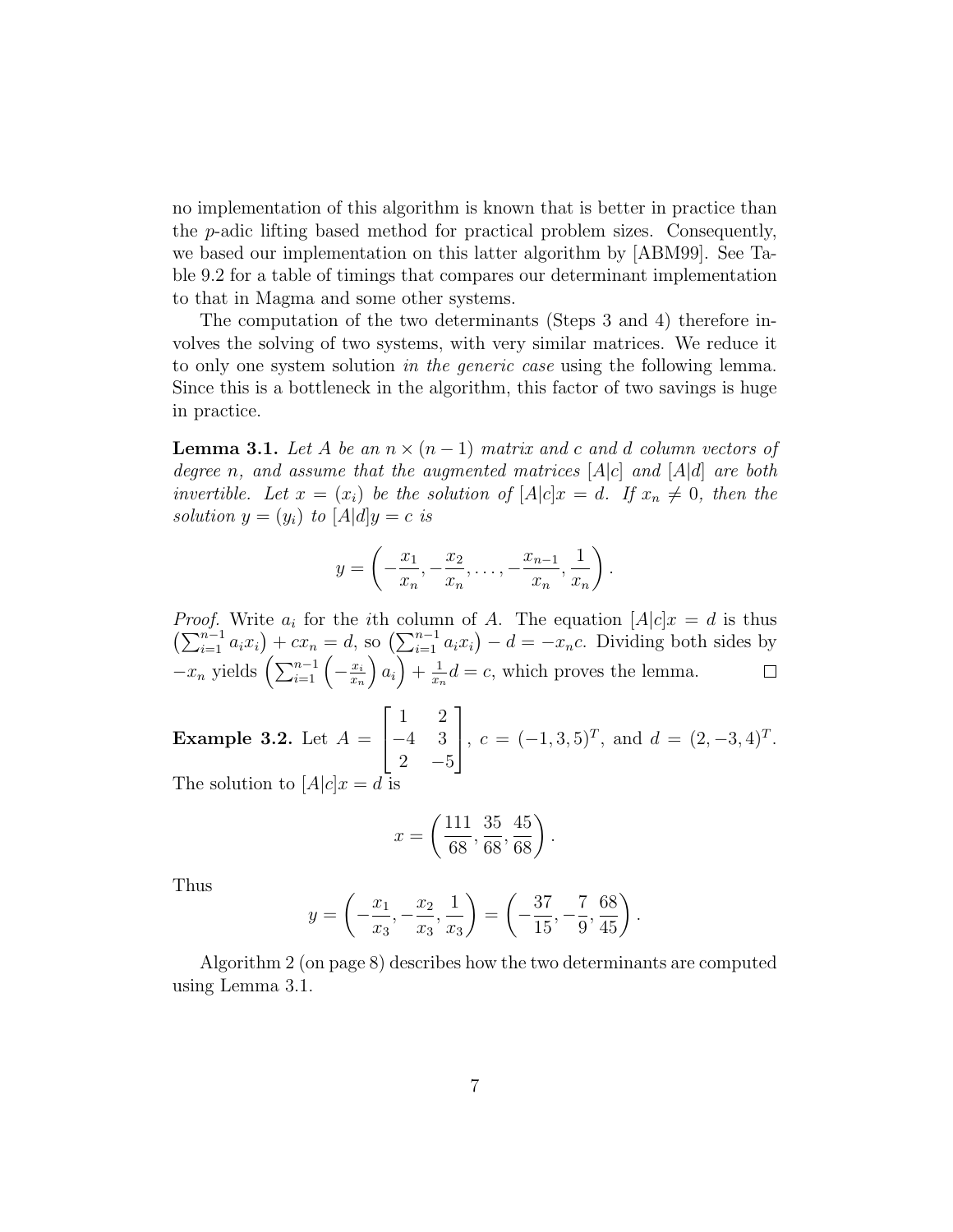Algorithm 2: Double determinant computation

Data: B: an  $(n-1) \times n$  matrix over Z Data: c, d: two vectors in  $\mathbb{Z}^n$ . **Result**:  $(d_1, d_2) = (\det \left( \begin{bmatrix} B^T & c \end{bmatrix} \right), \det \left( \begin{bmatrix} B^T & d \end{bmatrix} \right))$ begin Solve the system  $\begin{bmatrix} B^T & c \end{bmatrix} x = d$  using Dixon's *p*-adic lifting. Then  $y_i = -x_i/x_n$ ,  $y_n = 1/x_n$  solves  $\begin{bmatrix} B^T & d \end{bmatrix} y = c$  by Lemma 3.1, unless  $x_n = 0$ , in which case we use the usual determinant algorithm to compute the determinants of the two matrices.  $u_1 = \text{lcm}(\text{denominators}(x))$  $u_2 = \text{lcm}(\text{denominators}(y))$ Compute Hadamard's bounds  $h_1$  and  $h_2$  on the determinants of  $[B^T \quad c]$  and  $[B^T \quad d]$ Select a set of primes  $(p_i)$  s.t.  $\prod_i p_i > \max(h_1/u_1, h_2/u_2)$ for<br>each  $p_i$  do  $\!$ compute  $B^T = LUP$ , the LUP decomposition of  $B^T$  mod  $p_i$  $q = \prod_{i=1}^{n-1} U_{i,i} \mod p_i$  $x = L^{-1}c \mod p_i$  $y = L^{-1}d \mod p_i$  $v_1^{(i)} = qx_n \mod p_i$  $v_2^{(i)} = qy_n \mod p_i$ reconstruct  $v_1$  and  $v_2$  from  $(v_1^{(i)})$  $\binom{i}{1}$  and  $\binom{v_2^{(i)}}{1}$  $_2^{(i)}$ ) using CRT return  $(d_1, d_2) = (u_1v_1, u_2v_2)$ end

8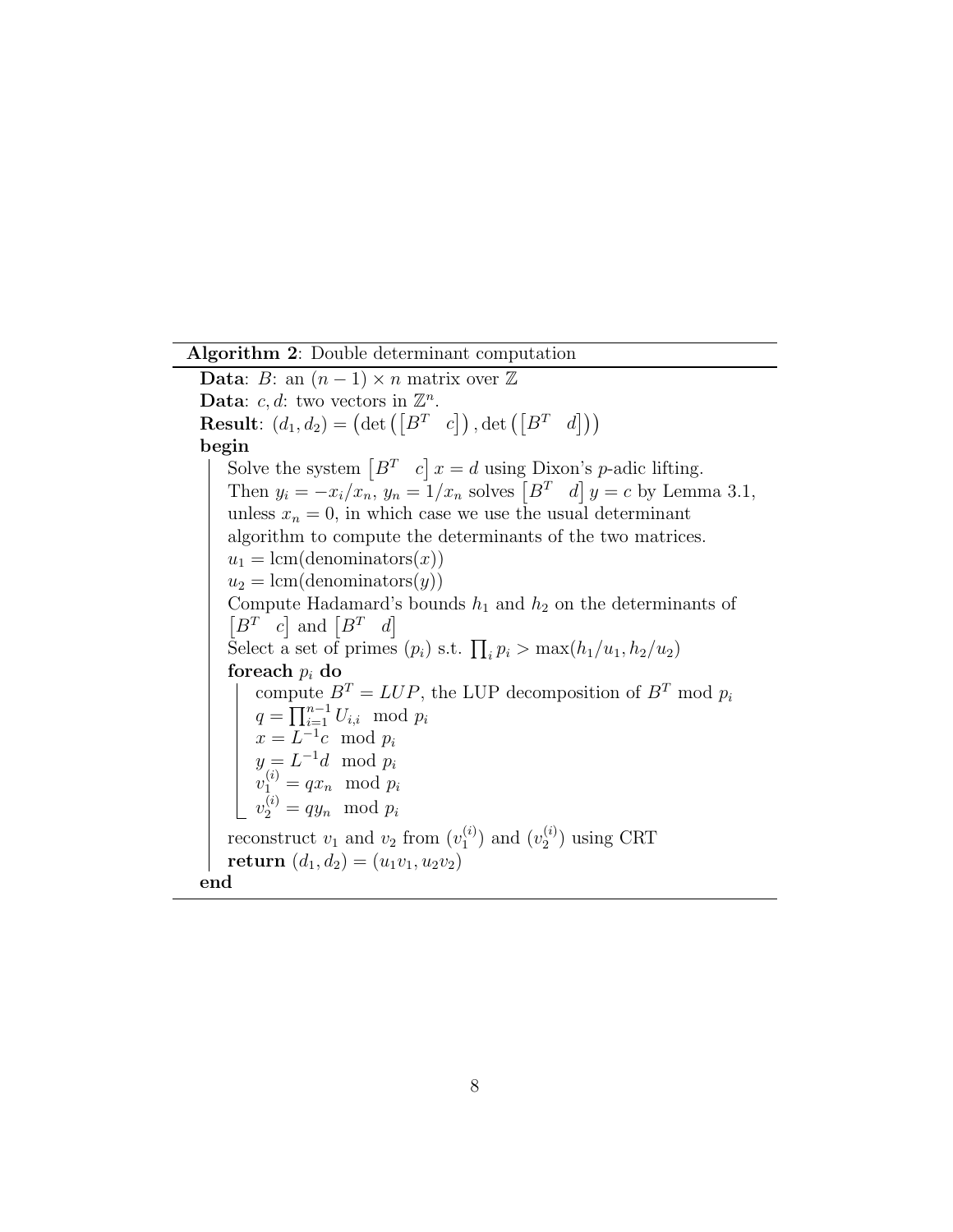## 4. Hermite form modulo g

Recall that  $C$  is a square nonsingular matrix with "small" determinant  $g$ . Step 7 of Algorithm 1 (on page 5) is to compute the HNF of  $C$  as explained in [DKLET87, §3]. There it is proved that since  $q = \det(C)$ , the Hermite normal form of  $\begin{bmatrix} C \\ gI \end{bmatrix}$  is  $\begin{bmatrix} H \\ 0 \end{bmatrix}$ 0 1 where  $H$  is the Hermite normal form of  $C$ . Using this result, to compute  $H$ , we apply the standard row reduction Hermite normal form algorithm to  $C$ , always reducing all numbers modulo  $g$ . Conceptually, think of this as adding multiples of the rows of  $qI$ , which does not change the resulting Hermite form. At the end of this process we obtain a matrix  $H = (h_{ij})$  with  $0 \leq h_{ij} < g$  for all ij. There is one special case; since the product of the diagonal entries of the Hermite form of  $C$  is  $g$ , if the lower right entry of H is 0, then we replace it by q. Then the resulting matrix H is the Hermite normal form of C.

For additional discussion of the modular Hermite form algorithm, see [Coh93, §2.4, pg. 71] which describes the algorithm in detail, including a discussion of our above remark about replacing 0 by g.

Example 4.1. Let  $C=$  $\begin{bmatrix} 5 & 26 \\ 2 & 11 \end{bmatrix}$ . Then  $g = \det(C) = 3$ , and the reduction mod g of C is  $\begin{bmatrix} 2 & 2 \\ 2 & 2 \end{bmatrix}$ . Subtracting the second row from the first yields  $\begin{bmatrix} 2 & 2 \\ 0 & 0 \end{bmatrix}$ , which is already reduced modulo 3. Then multiplying through the first row by  $-1$  and reducing modulo 3 again, we obtain  $\begin{bmatrix} 1 & 1 \\ 0 & 0 \end{bmatrix}$ . Then, as mentioned above, since the lower right entry is 0, we replace it by  $g = 3$ , obtaining the Hermite normal form  $H =$  $\begin{bmatrix} 1 & 1 \\ 0 & 3 \end{bmatrix}$ .

## 5. Add a column

Step 8 of Algorithm 1 is to find a column vector e such that

$$
\begin{bmatrix} H_1 & e \end{bmatrix} = U \begin{bmatrix} B & b \\ sc^T + td^T & a_{n-1,n} \end{bmatrix}
$$
 (5.1)

is in Hermite form, for a unimodular matrix U.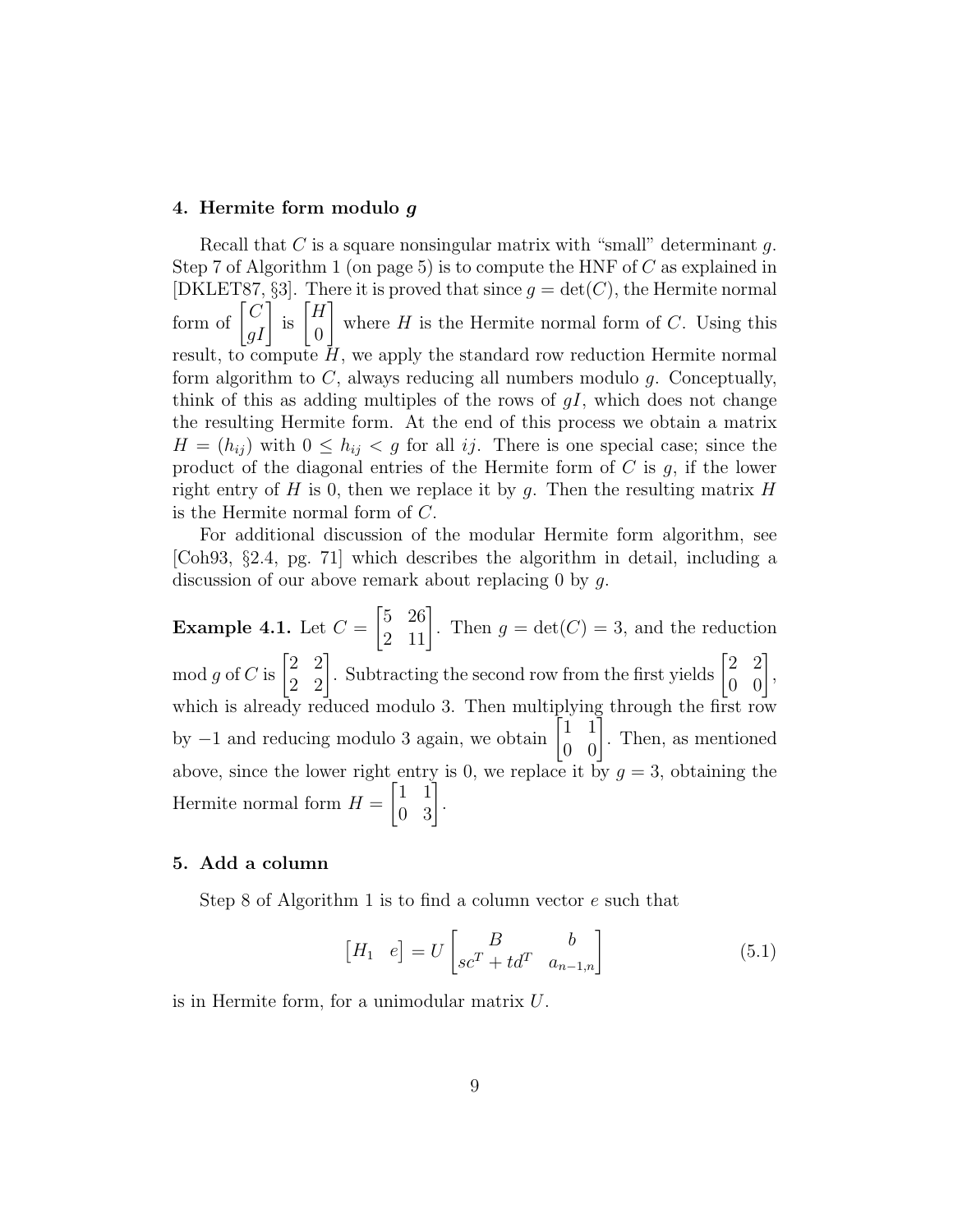By Hypothesis 
$$
C = \begin{bmatrix} B \\ sc^T + td^T \end{bmatrix}
$$
 is invertible, so from (5.1), one gets  
\n
$$
e = U \begin{bmatrix} b \\ a_{n-1,n-1} \end{bmatrix}
$$
\n
$$
= H_1 \begin{bmatrix} B \\ sc^T + td^T \end{bmatrix}^{-1} \begin{bmatrix} b \\ a_{n-1,n-1} \end{bmatrix}
$$

In [MW01], the column e is computed using multi-modular computations and a tight bound on the size of the entries of  $e$ . We instead use the  $p$ -adic lifting algorithm of [Dix82, MC79] to solve the system

$$
\begin{bmatrix} B \\ sc^T + td^T \end{bmatrix} x = \begin{bmatrix} b \\ a_{n-1,n-1} \end{bmatrix}
$$

However, the last row  $sc^T + td^T$  typically has much larger coefficients than the rest of the matrix, thus unduly penalizing the complexity of finding a solution. Our key idea is to replace the row  $sc^T + td^T$  by a random row u that has small entries such that the resulting matrix is still invertible, find the solution y of this modified system, then recover x as follows. Let  $\{k\}$  be a basis of the 1-dimensional kernel of B. Then the sought for solution of the original system is

$$
x = y + \alpha k,
$$

where  $\alpha$  satisfies

$$
(scT + tdT) \cdot (y + \alpha k) = an-1,n-1.
$$

By linearity of the dot product, we have

$$
\alpha = \frac{a_{n-1,n-1} - (sc^T + td^T) \cdot y}{(sc^T + td^T) \cdot k}
$$

Note that if  $(se^T + td^T) \cdot k = 0$ , then  $Ck = 0$ , which would contradict our assumption that  $C =$  $\begin{bmatrix} B \end{bmatrix}$  $sc^T + td^T$ 1 is invertible.

#### 6. Add a row

Steps 9 and 10 of Algorithm 1 consist of adding a new row to the current Hermite form and updating it to obtain a new matrix in Hermite form.

The principle is to eliminate the new row with all existing pivots and update the already computed parts when necessary. Algorithm 4 (on page 12) describes this in more detail.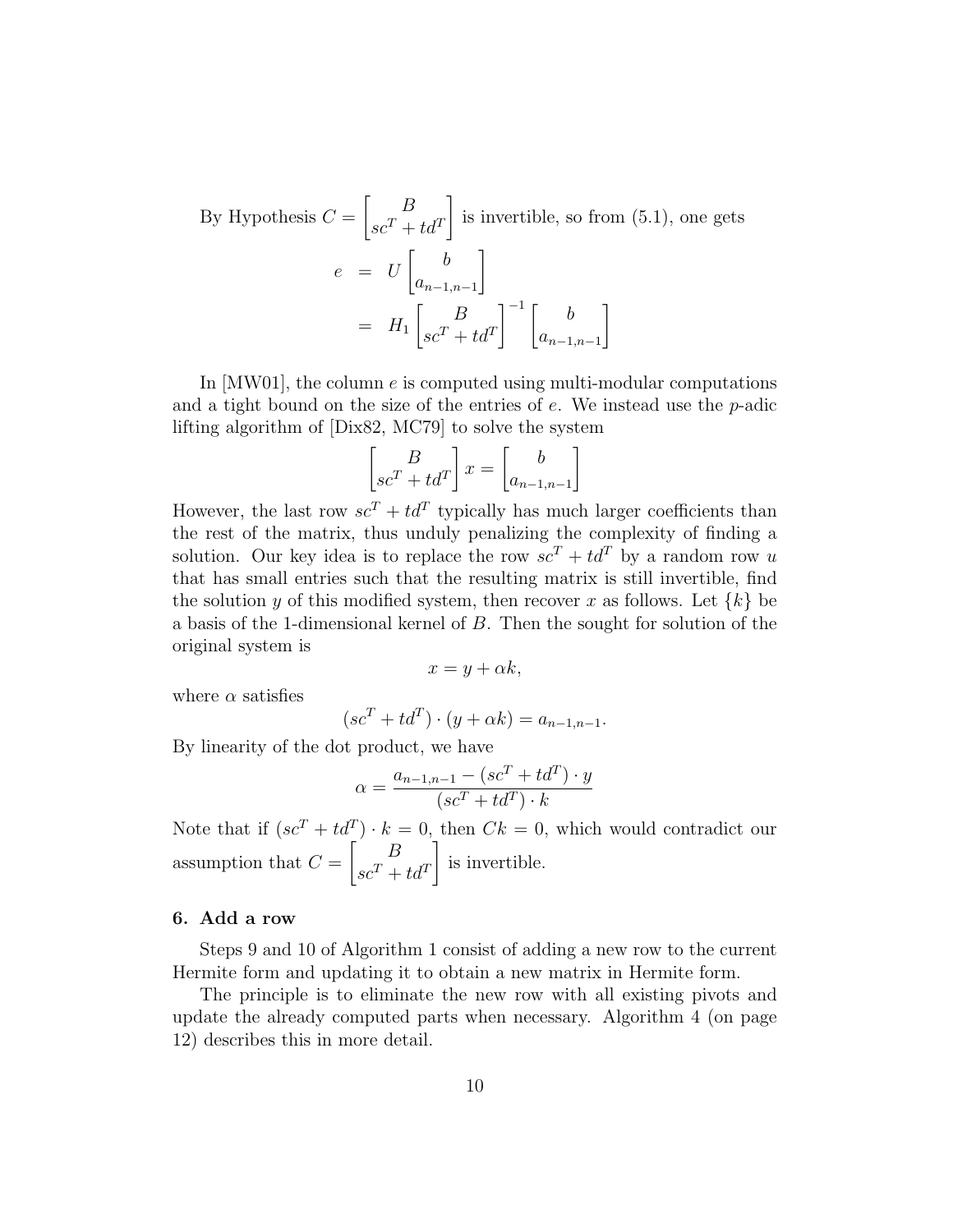Algorithm 3: AddColumn

Data:  $B =$  $\begin{bmatrix} B_1 & b_2 \end{bmatrix}$  $b_3^T$   $b_4$ : a  $n \times n$  matrix over  $\mathbb{Z}$ , where  $B_1$  is  $(n - 1) \times (n - 1)$  and  $b_2, b_3$  are vectors. **Data:**  $H_1$ : the Hermite normal form of  $\begin{bmatrix} B_1 \\ kT \end{bmatrix}$  $b_3^T$ 1 **Result:**  $H$ : the Hermite normal form of  $\overline{L}$ begin Pick a random vector u such that  $|u_i| \leq ||B|| \forall i$ Solve  $\begin{bmatrix} B_1 \\ B_2 \end{bmatrix}$  $\overline{u}$ 1  $y =$  $\lceil b_2 \rceil$  $b_4$ 1 Compute a kernel basis vector  $k$  of  $B_1$  $\alpha = b_4 - \frac{b_3^T \cdot y}{b_4^T \cdot k}$  $\overline{b_3^T\!\cdot\! k}$  $x = y + \alpha k$  $e = H_1x$  $\quad \textbf{return} \begin{bmatrix} H_1 & e \end{bmatrix}$ end

## 7. The Nonsquare Case

In the case where the matrix is rectangular, with dimensions  $m \times n$ , we reduce to the case of a square nonsingular matrix as follows: first compute the column and row rank profile (pivot columns and subset of independent rows) of A modulo a random word-size prime. With high probability, the matrix A has the same column and row rank profile over  $\mathbb{Q}$ , so we can now apply Algorithm 1 to the square nonsingular  $r \times r$  matrix obtained by picking the row and column rank profile submatrix of  $A$  over  $\mathbb{Z}$ .

The additional rows and columns are then incorporated as follows:

additional columns: use Algorithm 3 (AddColumn) with a block of column vectors instead of just one column. If this fails, then we computed the rank profile incorrectly, in which case we start over with a different random prime.

additional rows: use Algorithm 4 (AddRow) for each additional row.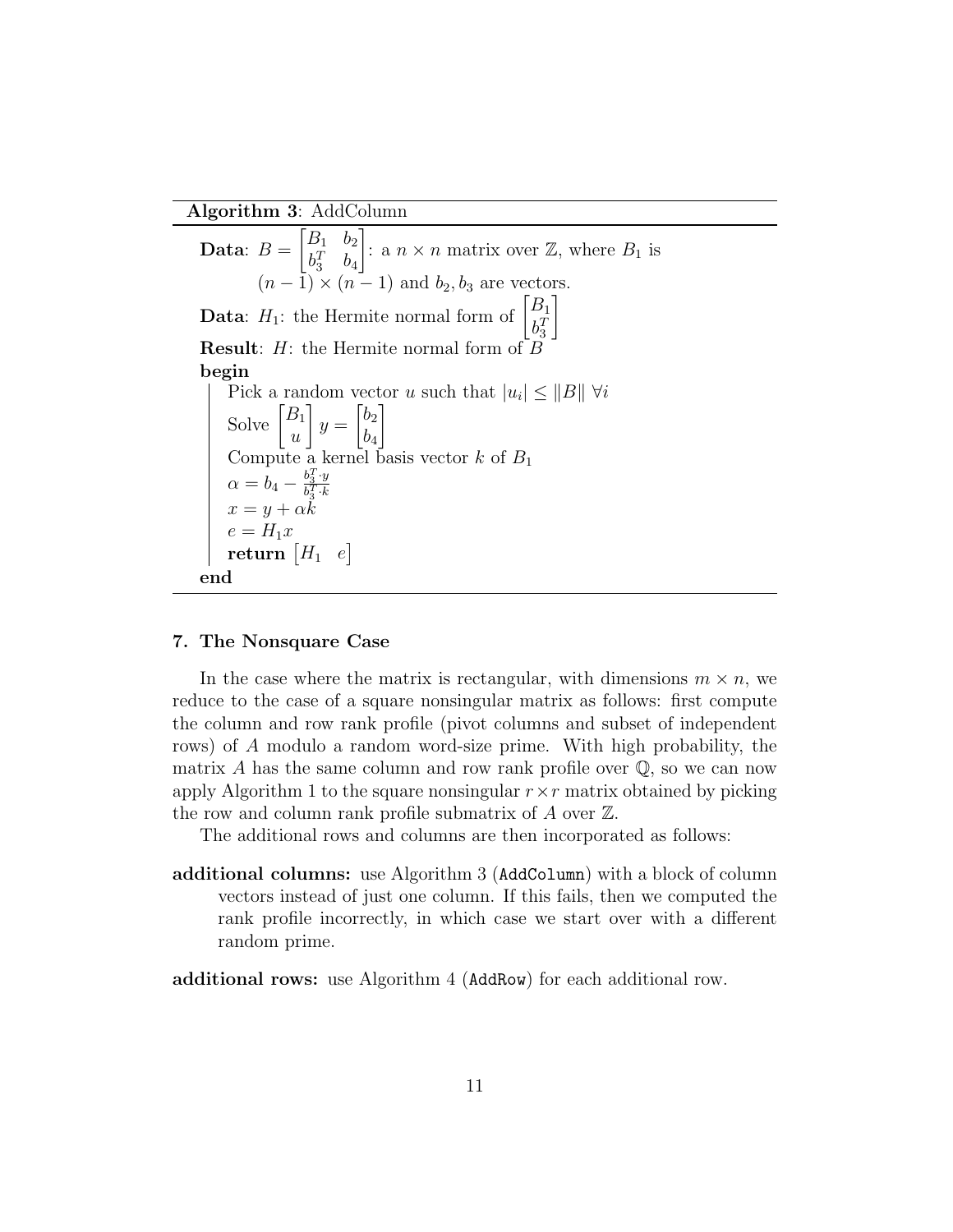## Algorithm 4: AddRow

Data: A: an  $m \times n$  matrix in Hermite normal form **Data:**  $b$ : a vector of degree  $n$ **Result:** *H*: the Hermite normal form of  $\begin{bmatrix} A \\ b \end{bmatrix}$ b 1 begin  $\bold{forall} \ \hbox{\it pivots} \ a_{i,j_i} \ \hbox{\it of} \ A \ \bold{do}$ if  $b_{j_i}=0$  then continue if  $A_{i,j_i}|b_{j_i}$  then  $b := b - b_{j_i}/A_{i,j_i}A_{i,1...n}$ else /\* Extended gcd based elimination \*/  $(g, s, t) = \text{XGCD}(a_{i,j_i}, b_{j_i})$ ;  $\qquad \qquad$  /\* so  $g = sa_{i,j_i} + tb_{j_i}$  \*/  $A_{i,1...n} := sA_{i,1...n} + tb_{j_i}$  $b:=b_{j_i}/gA_{i,1...n}-A_{i,j_i}/gb$ for  $k = 1$  to  $i - 1$  do /\* Reduces row  $k$  with row  $i$  \*/  $A_{k,1...n}:=A_{k,1...n}-\lfloor A_{k,j_i}/A_{i,j_i}\rfloor A_{i,1...n}$ if  $b \neq 0$  then let  $j$  be the index of the first nonzero element of  $b$ insert  $b^T$  between rows i and  $i + 1$  such that  $j_i < j < j_{i+1}$ Return  $H =$  $\lceil A \rceil$ b 1 end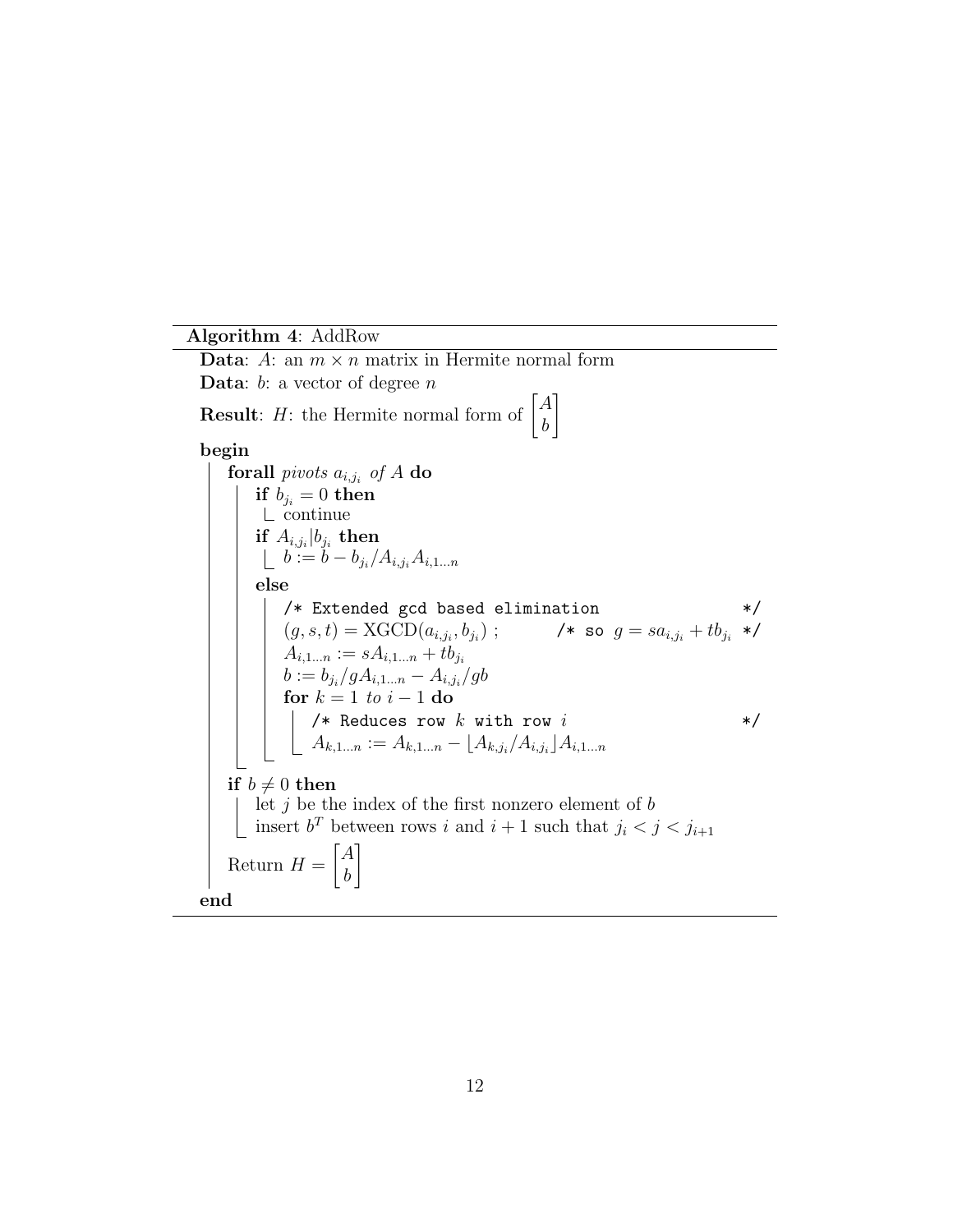#### 8. Saturation

If M is a submodule of  $\mathbb{Z}^n$  for some n, then the saturation of M is  $\mathbb{Z}^n \cap (\mathbb{Q}M)$ , i.e., the intersection with  $\mathbb{Z}^n$  of the Q-span of any basis of M. For example, if M has rank n, then the saturation of M just equals  $\mathbb{Z}^n$ . Also, kernels of homomorphisms of free Z-modules are saturated. Saturation comes up in many number theoretic algorithms, e.g., saturation is an important step in computing a basis over  $\mathbb Z$  for the space of q-expansions of cuspidal modular forms of given weight and level, and comes up in explicit computation with homology of modular curves using modular symbols.

There is a well-known connection between saturation and Hermite form. If A is a basis matrix for M, and H is the Hermite form of the transpose of A with any 0 rows at the bottom deleted (so H is square), then  $H^{-1}A$  is a matrix whose rows are a basis for the saturation of  $M$ . Thus computation of a saturation of a matrix reduces to computation of one Hermite form and solving a system  $HX = A$ .

If  $A$  is sufficiently random, then the Hermite form matrix  $H$  has a very large last column and all other entries are small, so we exploit the trick in Section 6 and instead solve a much easier system. We give some timings below in Table 9.3 of our implementation of this algorithm in Sage.

## 9. Sage Implementation and Timings

We implemented the algorithms described in this paper as part of Sage [Ste]. Note that our implementation relies on IML [SC] for the solution of integer systems using  $p$ -adic lifting, and on LinBox  $|Lin|$  for the computation of determinants modulo  $p$  (the IML and LinBox libraries are both part of Sage). Our Sage implementation is currently primarily optimized for the square case, and all our timings below only involve Hermite forms of square matrices.

We illustrate computing a Hermite normal form and saturation in Sage.

```
sage: A = matrix(ZZ,3,5,[-1,2,5,65,2,4,-1,-3,1,-2,-1,-2,1,-1,1])
sage: A
[-1 2 5 65 2]
[4 -1 -3 1 -2][-1 -2 1 -1 1]sage: A.hermite_form()
[ 1 0 17 259 7]
```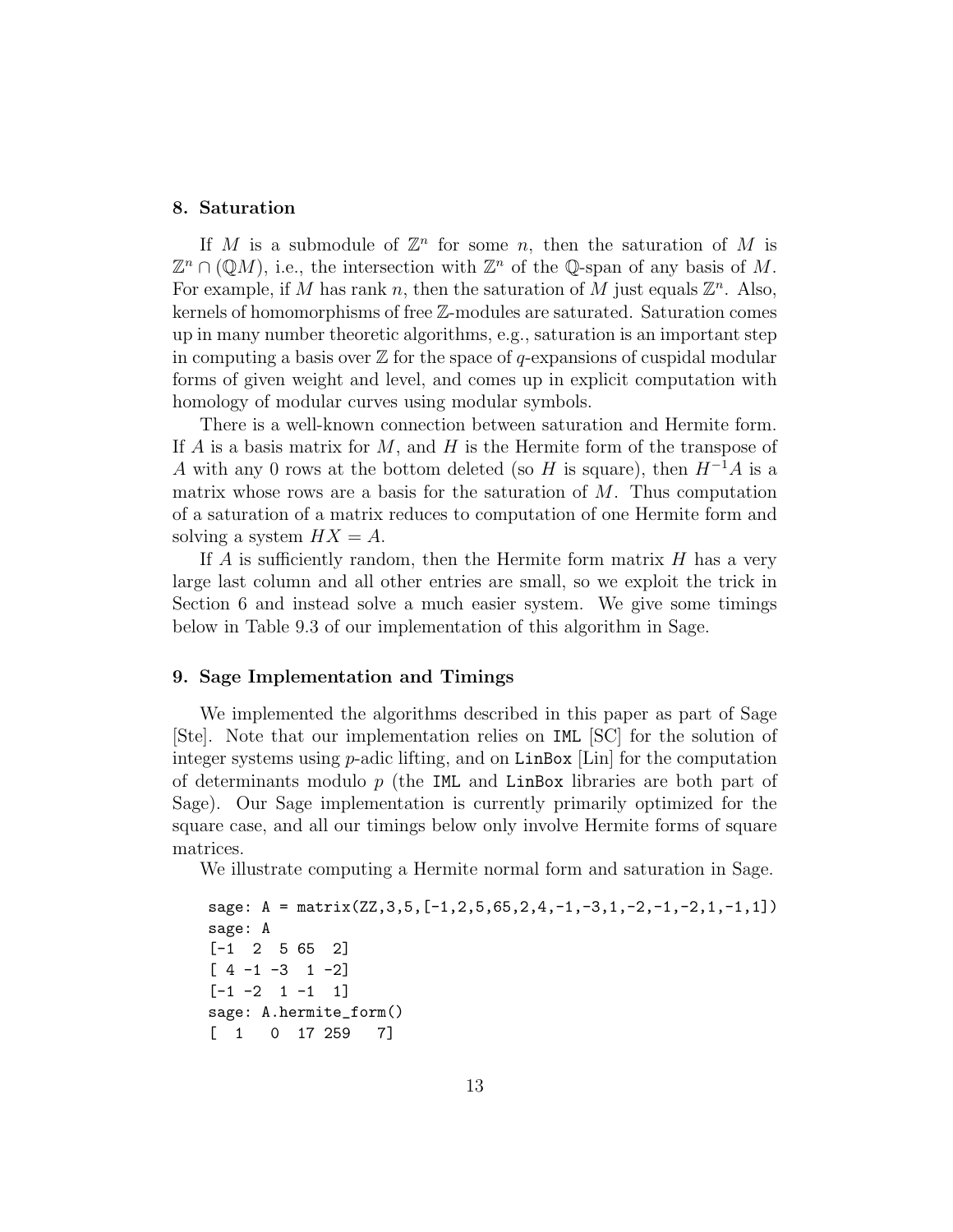```
[ 0 1 31 453 13]
[ 0 0 40 582 17]
sage: A.saturation()
[-1 2 5 65 2]
[4 -1 -3 1 -2][-1 -2 1 -1 1]
```
There are implementations of Hermite normal form algorithms in NTL [Sho], Pari [PAR], and GAP [GAP]. The timings in Table 9.1 illustrate that the algorithm in this paper is asymptotically better than these standard implementations. For example, reducing a 500x500 random matrix with 32 bit entries takes less than a minute in Sage (see Table 9.1), but over an hour in NTL, Pari, and GAP.

Table 9.1 also gives timings using Sage-3.2.3. All computations were run with **proof=True**, so no termination conditions were used that could result in a wrong answer with low probability. All timings in Table 9.1 were done using a single processor on a Sun Fire X4450 server equipped with Intel 2.66Ghz X7460 Xeon processors<sup>3</sup> . For comparison, we also give timings for Magma [BCP97] V2.14-9, which is the only other software we know of that implements the algorithm of [MW01]. We give some timings using Pari [PAR] 2.3.3, NTL 5.4.2, and GAP 4.4.10 (these are the versions included in Sage-3.2.3). We do not include timings for either Maple or Mathematica, since they are both much slower at computing Hermite forms than any other system mentioned above, mainly because the only function for computing Hermite form in Maple and Mathematica also computes the transformation matrix.

<sup>3</sup>Purchased using National Science Foundation Grant No. DMS-0821725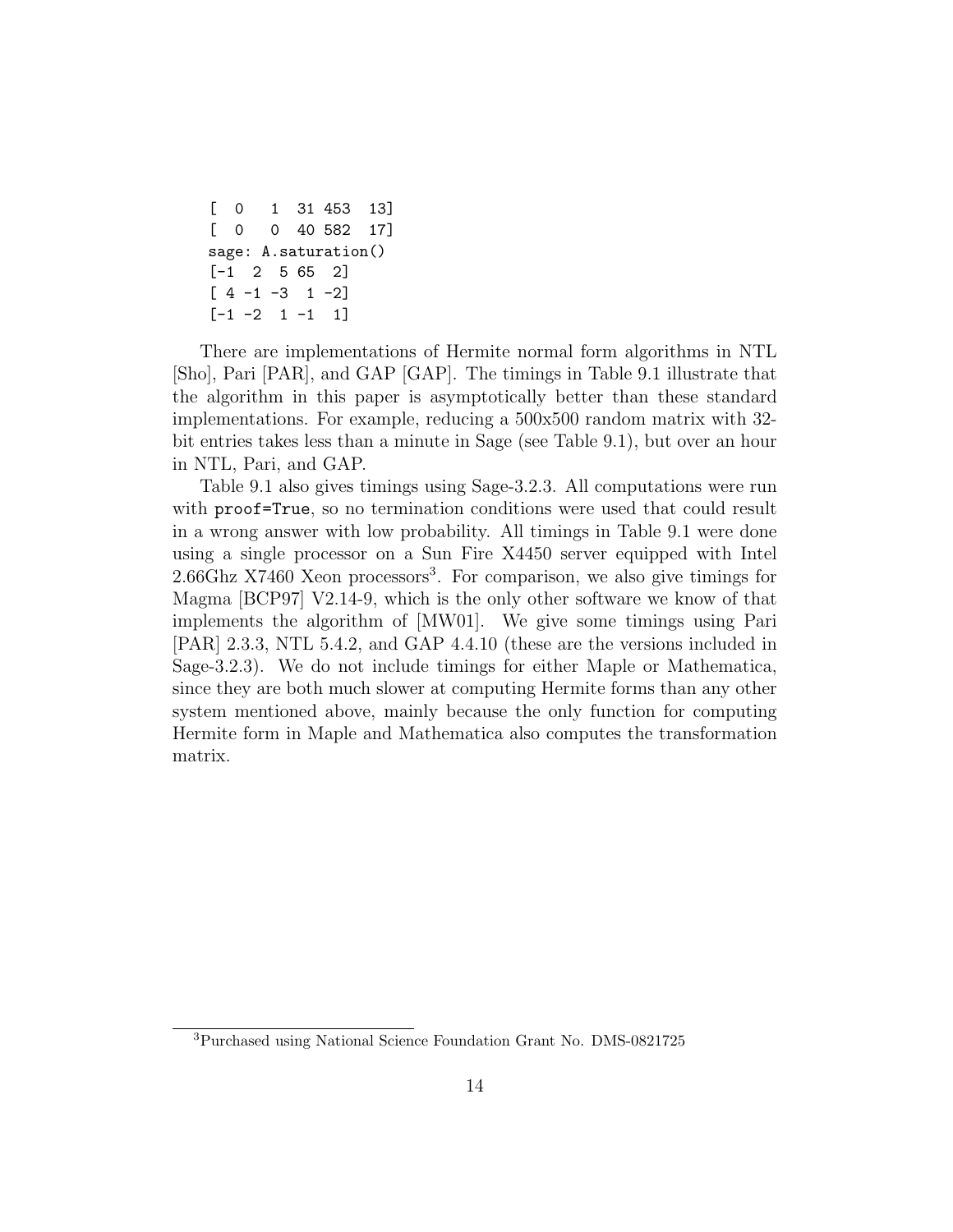Table 9.1: Time in seconds to compute the  ${\bf HNF}$  of a random  $n\times n$  matrix whose entries are uniformly distributed in the interval  $[-2^b, 2^b]$ , where b = bits. For  $b < 512$ , we time five runs and give the range of values obtained. We computed the HNF's of exactly the same matrices in Sage and Magma.

|            | $\boldsymbol{n}$ | 8 bits          | 32 bits         | $128$ bits    | $256$ bits      | $512$ bits |
|------------|------------------|-----------------|-----------------|---------------|-----------------|------------|
| Sage       | 50               | $0.1 - 0.1$     | $0.2 - 0.2$     | $0.7 - 0.8$   | $2.7 - 2.9$     | 12.45      |
|            | 250              | $4.1 - 5.4$     | $6.6 - 7.1$     | $33.6 - 37.0$ | $102.8 - 110.7$ | 470.22     |
|            | 500              | $24.8 - 26.6$   | $38.8 - 43.5$   | 179.4–187.2   | 534.7-566.1     | 2169.41    |
|            | 1000             | $164.9 - 191.1$ | $266.3 - 282.8$ | 1081.4–1143.0 | 2804.9-3149.9   | 10506      |
|            | 2000             | 1500.4          | 2837.5          |               |                 |            |
|            | 4000             | 11537.3         | 17105.9         |               |                 |            |
| Magma      | 50               | $0.0 - 0.0$     | $0.0 - 0.1$     | $0.3 - 0.3$   | $0.9 - 1.0$     | 2.73       |
|            | 250              | $0.9 - 1.1$     | $11.5 - 14.5$   | $60.1 - 87.6$ | 196.4-249.4     | 764.6      |
|            | 500              | $6.8 - 8.6$     | $183.5 - 226.1$ | 977.5-1004.5  | 2611.9-2649.4   | 7100.91    |
|            | 1000             | $70.8 - 74.6$   | 1580.4-2017.3   | 7876.0–8582.9 | 21370.2         | 58339      |
|            | 2000             | 886.1           | 14917.8         |               |                 |            |
|            | 4000             | 6096.5          |                 |               |                 |            |
| <b>NTL</b> | 50               | 0.09            | 0.31            |               |                 |            |
|            | 250              | 74.58           | 494.46          |               |                 |            |
|            | 500              | 1975            | 12199           |               |                 |            |
| GAP        | 50               | 0.12            | 0.19            |               |                 |            |
|            | 250              | 36.08           | 165.49          |               |                 |            |
|            | 500              | 712             | 3982            |               |                 |            |
| Pari       | 50               | 0.09            | 0.26            |               |                 |            |
|            | 250              | 163.69          | 776.91          |               |                 |            |
|            | 500              | 2925            | 15263           |               |                 |            |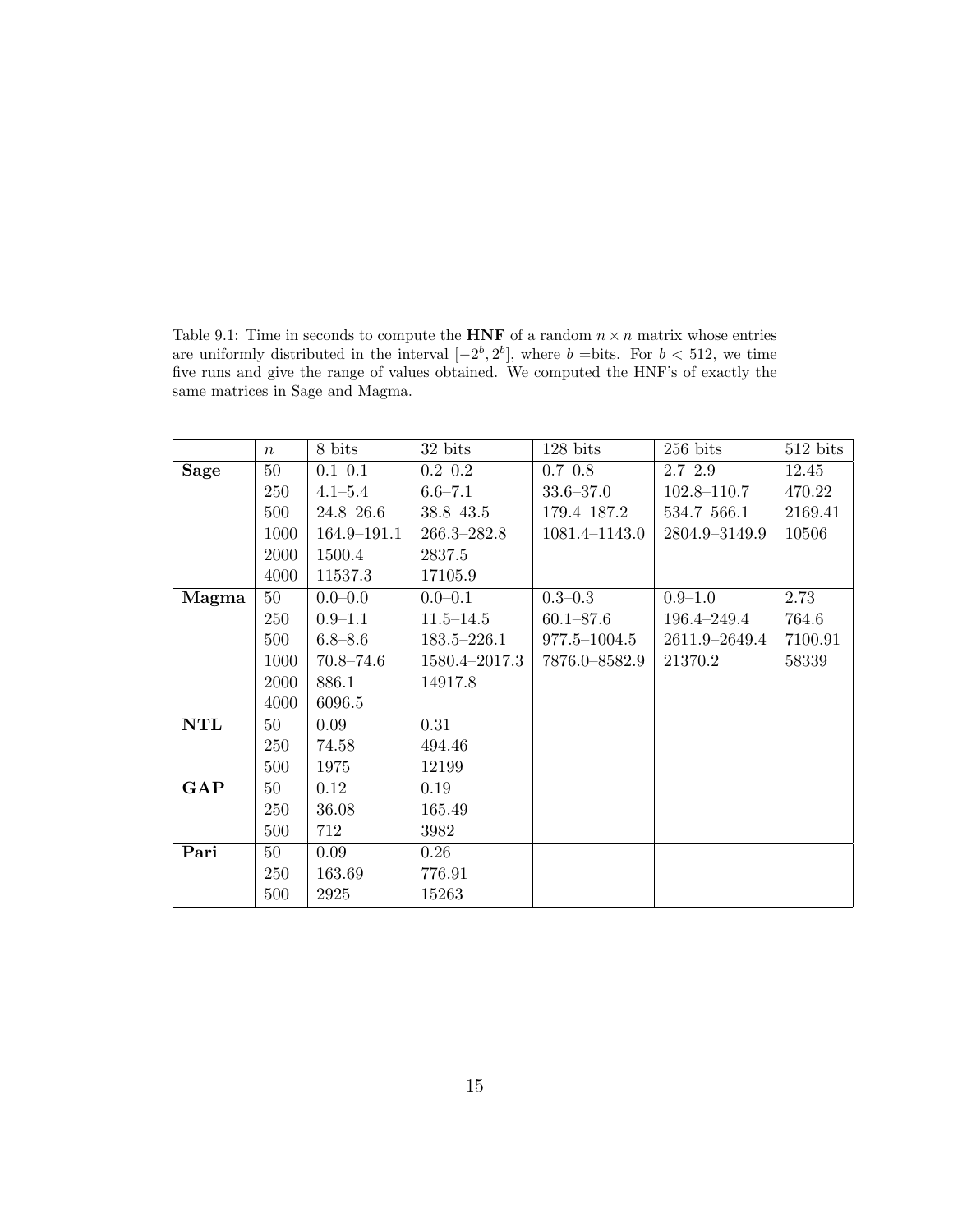|            | $\boldsymbol{n}$ | 8 bits  | 32 bits | $128$ bits | $256$ bits | $512$ bits |
|------------|------------------|---------|---------|------------|------------|------------|
| Sage       | 50               | 0.0     | 0.1     | 0.3        | 0.8        | 3.7        |
|            | 250              | 1.3     | 2.0     | 9.1        | 31.5       | 138.2      |
|            | 500              | 7.2     | 12.6    | 54.9       | 190.2      | 646.6      |
|            | 1000             | 55.6    | 105.0   | 397.3      | 1057.4     | 3435.1     |
|            | 1500             | 230.6   | 407.0   | 1242.7     | 3255.8     | 8133.3     |
|            | 2000             | 544.1   | 997.1   | 2828.0     | 6138.2     | 15533.5    |
|            | 3000             | 1991.8  | 3132.5  | 7473.8     | 14385.3    | 39834.7    |
| Magma      | 50               | 0.1     | 0.1     | 0.3        | 0.6        | 1.8        |
|            | 250              | $0.4\,$ | 12.8    | 62.9       | 192.3      | 659.2      |
|            | 500              | 3.8     | 108.5   | 455.7      | 1175.5     | 4362.9     |
|            | 1000             | 40.1    | 677.7   | 3871.2     | 9406.8     | 25430.3    |
|            | 1500             | 122.4   | 3085.8  | 12327.8    | 28987.9    | 78741.3    |
|            | 2000             | 219.7   | 6097.1  | 26438.8    | 63898.0    | 185228.1   |
|            | 3000             | 1175.2  | 17868.7 | 82417.0    | 207316.0   |            |
| <b>NTL</b> | 50               | 0.0     | 0.0     | 0.1        | 0.1        | 0.3        |
|            | 250              | $2.2\,$ | 9.5     | 40.3       | 43.0       | 93.2       |
|            | 500              | 46.6    | 119.3   | 359.3      | 1104.5     | 2100.8     |
|            | 1000             | 659.8   | 1943.2  | 7158.3     | 14538.8    | 28711.5    |
| GAP        | 50               | 0.1     | 0.5     | 2.9        | 5.5        | 20.5       |
|            | 250              | 107.7   | 548.4   | 4533.3     |            |            |
| Pari       | 50               | 0.0     | 0.1     | $0.4\,$    | 1.0        | 3.2        |
|            | 250              | 667.6   | 1288.3  | 3856.3     |            |            |
|            |                  |         |         |            |            |            |

Table 9.2: Time in seconds to compute the **determinant** of a random  $n \times n$  matrix whose entries are uniformly distributed in the interval  $[-2^b, 2^b]$ , where  $b = \text{bits.}$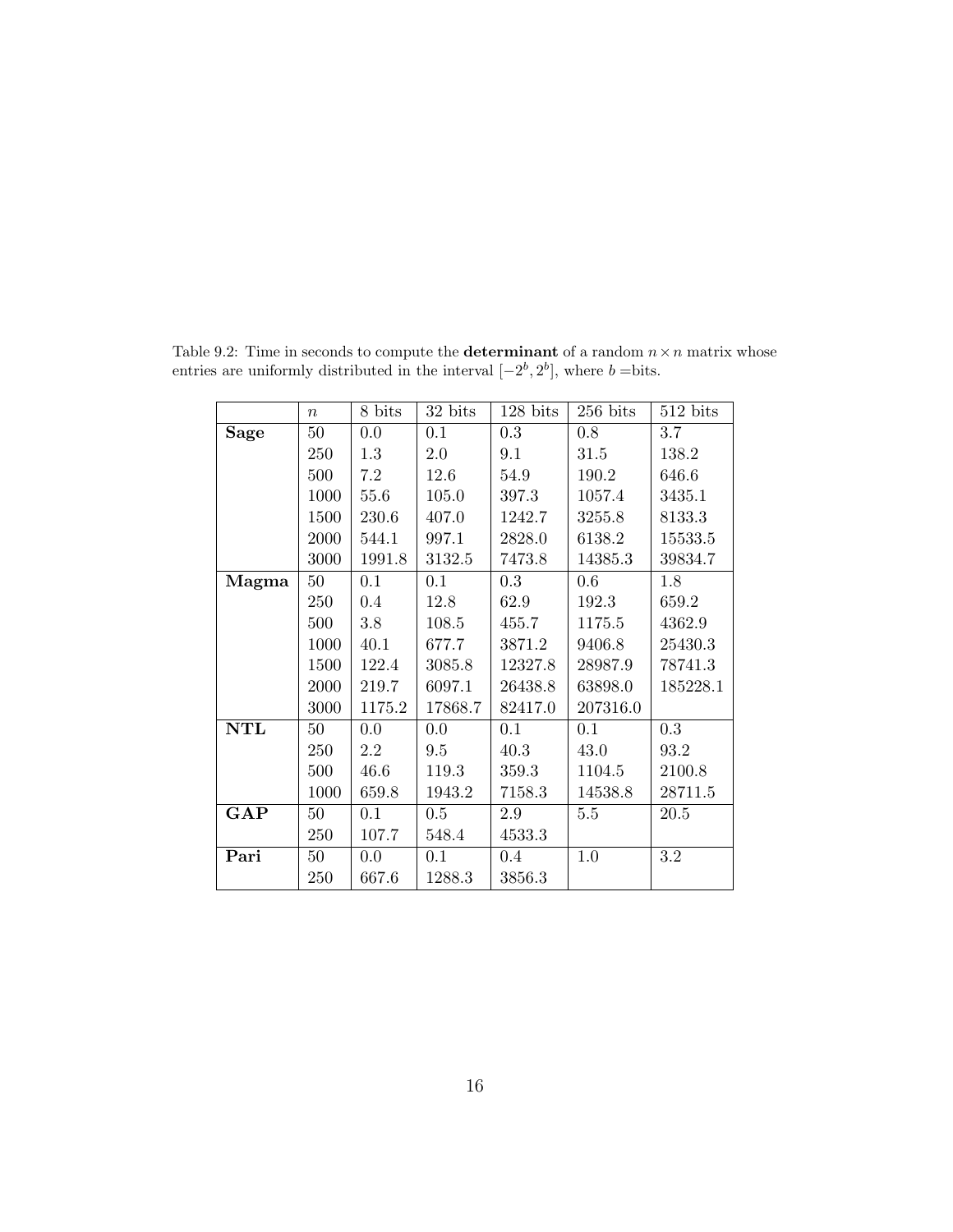Table 9.3: Time in seconds for Sage and Magma to compute the saturation of a random  $n \times m$  matrix whose entries are uniformly distributed in the interval  $[-2^b, 2^b]$ , where  $b = \text{bits}$ . When a range is given, we time ten runs and give the range of timings obtained. We computed the saturations of exactly the same matrices in Sage and Magma.

|             | $n \times m$      | 8 bits               | 32 bits         | 128 bits        |
|-------------|-------------------|----------------------|-----------------|-----------------|
| <b>Sage</b> | $100\times101$    | $\overline{0.2-3.2}$ | $0.6 - 3.2$     | $1.8 - 9.2$     |
|             | $100\times150$    | $0.3 - 0.5$          | $0.4 - 4.7$     | $1.8 - 9.7$     |
|             | $100\times300$    | $0.3 - 4.8$          | $0.4 - 10.5$    | $1.9 - 14.8$    |
|             | $200\times201$    | $1.3 - 12.0$         | $2.2 - 12.8$    | $10.3 - 61.1$   |
|             | $200\times300$    | $1.3 - 3.4$          | $2.3 - 18.2$    | $11.0 - 75.5$   |
|             | $200\times600$    | $1.5 - 44.8$         | $2.3 - 38.8$    | $20.6 - 83.6$   |
|             | $250\times251$    | $2.3 - 26.1$         | $3.6 - 33.6$    | $18.9 - 99.6$   |
|             | $250\times375$    | $2.3 - 4.9$          | $3.7 - 58.1$    | $18.6 - 102.8$  |
|             | $250\times750$    | $2.5 - 79.3$         | $3.9 - 68.8$    | $47.8 - 55.1$   |
|             | $300\times301$    | $3.7 - 24.0$         | $5.8 - 41.6$    | $29.8 - 159.2$  |
|             | $300 \times 450$  | $3.8 - 42.5$         | $6.3 - 59.4$    | $26.7 - 69.3$   |
|             | $300\times900$    | $4.1 - 109.4$        | $6.2 - 172.2$   | $25.7 - 198.5$  |
|             | $500 \times 501$  | $14.6 - 92.1$        | $22.5 - 145.7$  | 91.4-460.2      |
|             | $500 \times 750$  | $15.4 - 246.7$       | $22.3 - 195.8$  | 94.4-237.6      |
|             | $500\times1500$   | $15.8 - 30.8$        | 21.3-441.2      | 95.9-873.3      |
| Magma       | $100\times101$    | $0.2 - 0.2$          | $1.2 - 1.3$     | $6.3 - 9.6$     |
|             | $100\times150$    | $0.3 - 0.3$          | $1.9 - 2.3$     | $9.6 - 11.9$    |
|             | $100 \times 300$  | $0.7 - 0.8$          | $3.9 - 5.0$     | $22.0 - 26.8$   |
|             | $200\times201$    | $2.0 - 2.3$          | $17.3 - 23.3$   | $86.0 - 113.5$  |
|             | $200\times300$    | $3.1 - 3.6$          | $21.2 - 32.1$   | $149.2 - 185.6$ |
|             | $200\times600$    | $7.1 - 7.8$          | $43.3 - 51.0$   | $232.5 - 288.5$ |
|             | $250\times251$    | $4.2 - 4.5$          | $43.5 - 55.5$   | $177.1 - 216.3$ |
|             | $250\times375$    | $6.5 - 7.6$          | $55.1 - 64.0$   | 272.8-294.8     |
|             | $250\times750$    | $14.4 - 16.4$        | 99.5-107.7      | 426.1           |
|             | $300\times301$    | $7.8 - 8.4$          | 73.8-91.5       | 378.5-434.2     |
|             | $300 \times 450$  | $11.9 - 13.7$        | $100.4 - 128.9$ | 369.9-455.3     |
|             | $300\times900$    | $27.4 - 31.2$        | $176.0 - 203.0$ | 822.9-923.9     |
|             | $500 \times 501$  | $46.5 - 48.7$        | 323.5-385.7     | 1576.8-1670.1   |
|             | $500 \times 750$  | $74.3 - 88.4$        | $421.9 - 554.9$ | 2427.1-2731.3   |
|             | $500 \times 1500$ | 164.7-187.4          | 855.2-935.8     | 4758.4-5593.7   |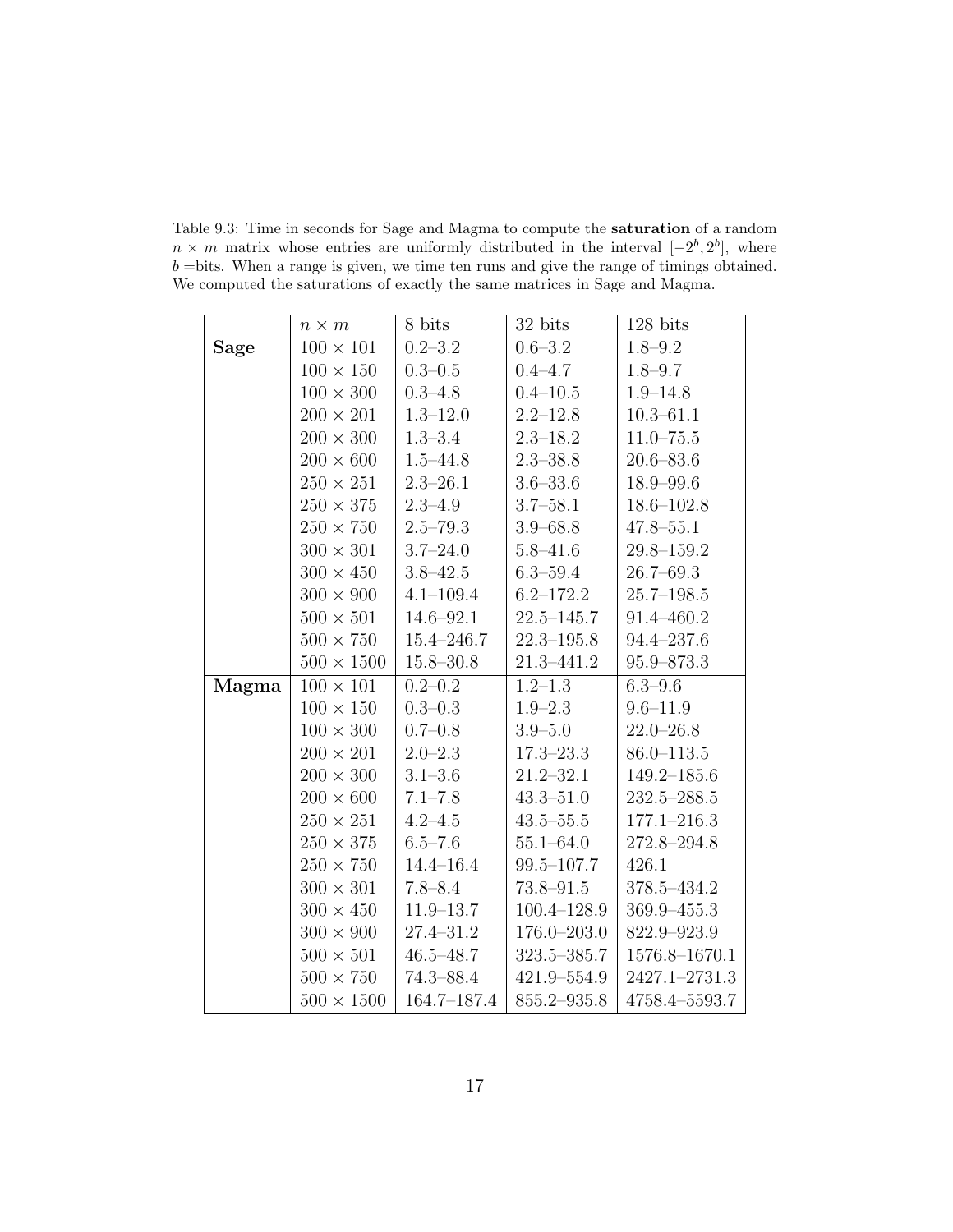#### References

- [ABM99] Abbott, Bronstein, and Mulders, Fast deterministic computation of determinants of dense matrices, International Symposium on Symbolic and Algebraic Computation, ACM press, 1999.
- [BCP97] W. Bosma, J. Cannon, and C. Playoust, The Magma algebra system. I. The user language, J. Symbolic Comput. 24 (1997), no. 3–4, 235–265, Computational algebra and number theory (London, 1993). MR 1 484 478
- [Bra89] R. J. Bradford, Hermite normal forms for integer matrices, European Conference on Computer Algebra (EUROCAL '87) (Berlin - Heidelberg - New York), Springer, June 1989, pp. 315– 316.
- [Coh93] H. Cohen, A course in computational algebraic number theory, Springer-Verlag, Berlin, 1993. MR 94i:11105
- [Dix82] John D. Dixon, Exact solution of linear equations using p-adic expansions, Numerische Mathematik 40 (1982), 137–141.
- [DKLET87] P. D. Domich, R. Kannan, and Jr L. E. Trotter, Hermite normal form computation using modulo determinant arithmetic, Mathematics of Operations Research 12 (1987), no. 1, 50–59.
	- [DU06] Jean-Guillaume Dumas and Anna Urbanska, An introspective algorithm for the integer determinant, Proc. Transgressive Computing, Grenade Spain, april 2006, pp. 185–202.
	- [GAP] GAP, Groups, algorithms, programming—a system for computational discrete algebra, http://www-gap.mcs.st-and.ac.uk/.
	- [GG99] Joachim von zur Gathen and Jürgen Gerhard, Modern computer algebra, Cambridge University Press, New York, NY, USA, 1999.
	- [KB79] Ravindran Kannan and Achim Bachem, Polynomial algorithms for computing the smith and hermite normal forms of an integer matrix, SIAM J. Comput. 8 (1979), no. 4, 499–507.